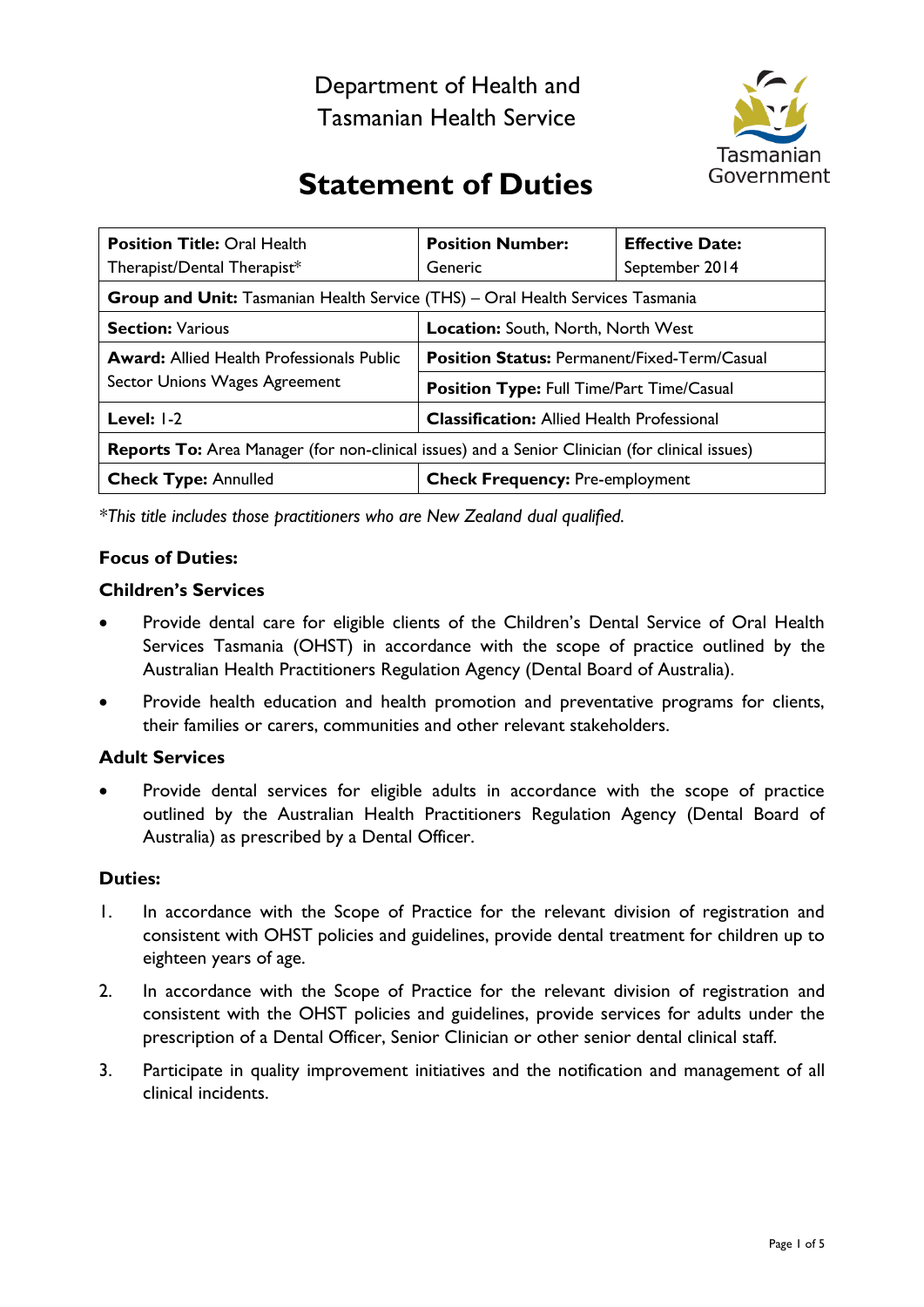- 4. Promote and practice the principles of supporting and enabling individuals and communities to increase control over their oral health and its determinants thereby improving their overall health, including but not restricted to, dental health education, health promotion and preventive programs in line with the THS and OHST Oral Health Promotion Strategic Directions and Objectives.
- 5. Accurately maintain and collect dental records, statistical returns, vouchers and data in accordance with OHST policies and guidelines.
- 6. Actively participate in and contribute to the organisation's Quality & Safety and Work Health & Safety processes, including the development and implementation of safety systems, improvement initiatives and related training, ensuring that quality and safety improvement processes are in place and acted upon.
- 7. The incumbent can expect to be allocated duties, not specifically mentioned in this document, that are within the capacity, qualifications and experience normally expected from persons occupying positions at this classification level.

# **Scope of Work Performed:**

This role is responsible for:

- Providing primary dental care for children up to the age of 18 years within the relevant Scope of Practice as defined by the Dental Board of Australia.
- Providing dental hygiene services to eligible adult clients of the service as prescribed by a Dental Officer within the relevant Scope of Practice as defined by the Dental Board of Australia.
- Supporting and enabling individuals and communities to increase control over their oral health and its determinants thereby improving their overall health and wellbeing.
- Identifying those conditions which require treatment beyond the scope of an Oral Health Therapist/Dental Therapist and the satisfactory referral of clients with such conditions to a Dental Officer within the OHST.
- Accurately maintaining clinical and statistical data and returns as directed by OHST
- Providing other services to eligible clients within the skills and competency described in the Scope of Practice for the relevant registration division of the Dental Board of Australia consistent with the model of care determined by OHST.
- The organisation and function of the dental surgery, clinic or facility from which the Oral Health Therapist/Dental Therapist practices, in accordance with OHST guidelines and relevant standards.
- Maintaining strict infection control standards in line with OHST Infection Control policies and guidelines and relevant Australian standards.
- Quality improvement initiatives including the reporting and management of all clinical incidents.
- Comply at all times with policy and protocol requirements, in particular those relating to mandatory education, training and assessment.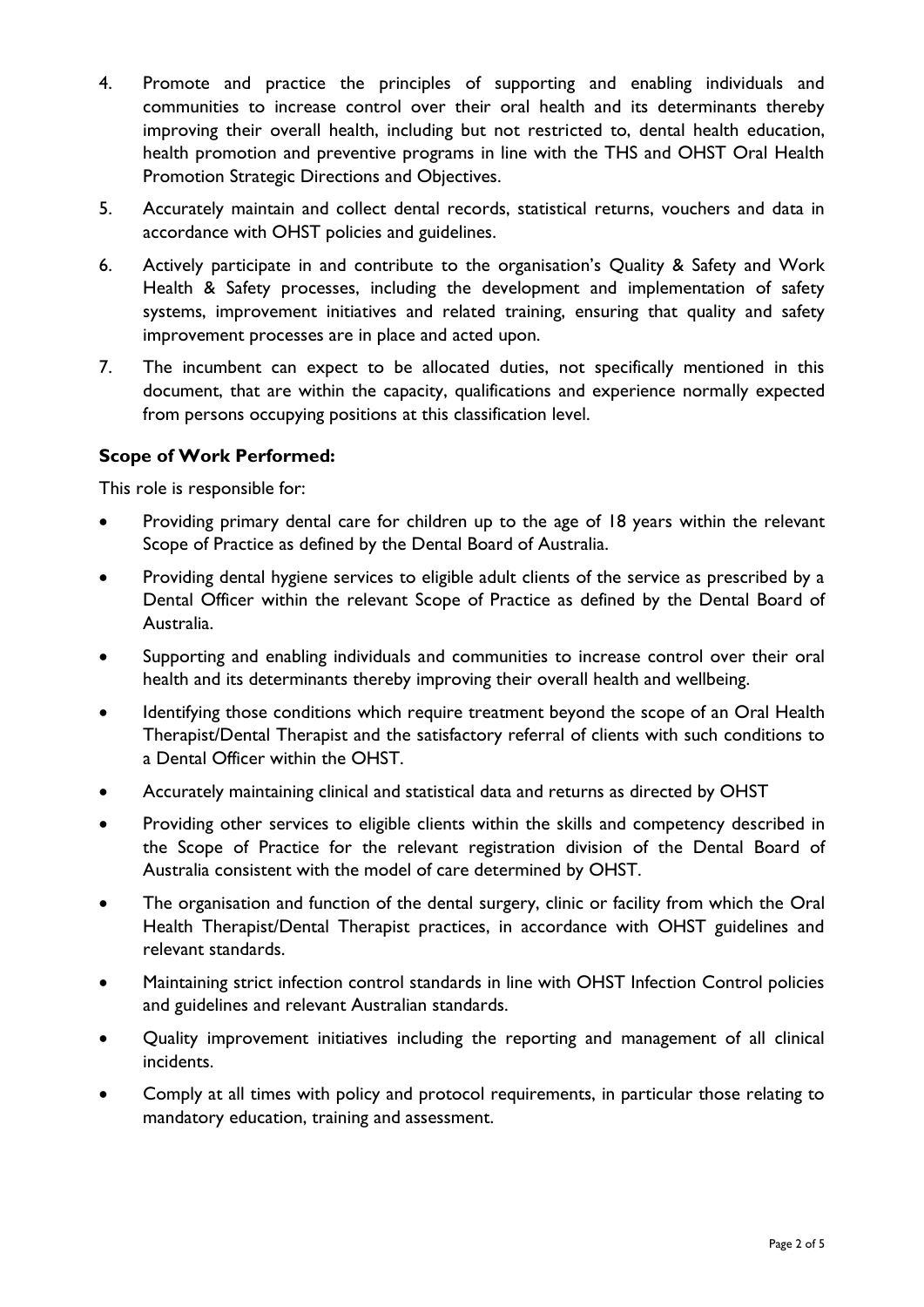This role reports to the following positions:

- The Senior Clinician and/or Clinical Director for general direction of all clinical activities.
- The Area Manager for general supervision of all non-clinical activities.
- The relevant Senior Oral Health Therapist/Dental Therapist for day support and clinical leadership.

## **Essential Requirements:**

*Registration/licences that are essential requirements of this role must remain current and valid at all times whilst employed in this role and the status of these may be checked at any time during employment. It is the employee's responsibility to ensure that registration/licences remain current and to advise the Employer if their circumstances change. This includes notifying the Employer of any new criminal convictions and/or if a registration/licence is revoked, cancelled or has its conditions altered.*

- Registered with the Dental Board of Australia.
- The Head of the State Service has determined that the person nominated for this job is to satisfy a pre-employment check before taking up the appointment, on promotion or transfer. The following checks are to be conducted:
	- 1. Conviction checks in the following areas:
		- a) crimes of violence
		- b) sex related offences
		- c) serious drug offences
		- d) crimes involving dishonesty
	- 2. Identification check
	- 3. Disciplinary action in previous employment check.

#### **Selection Criteria:**

#### **Specific Skills and Knowledge**

- 1. Experience in the application of skills and knowledge in contemporary procedures associated with Oral Health Therapy/Dental Therapy.
- 2. Demonstrated clear understanding of the scope of practice principles as described by the Dental Board of Australia, not limited to, but including, current infection control practices.
- 3. Knowledge of current National Health and Medical Research Council (NHMRC) Infection Control guidelines, OHST guidelines and appropriate legislation, or the ability to acquire this knowledge in a short period.

#### **Communication**

- 4. Demonstrated ability to confidently convey ideas and information in a clear way, and understand and meet the needs of the audience.
- 5. Well-developed interpersonal skills including the ability to actively listen to others points of view and welcome constructive feedback.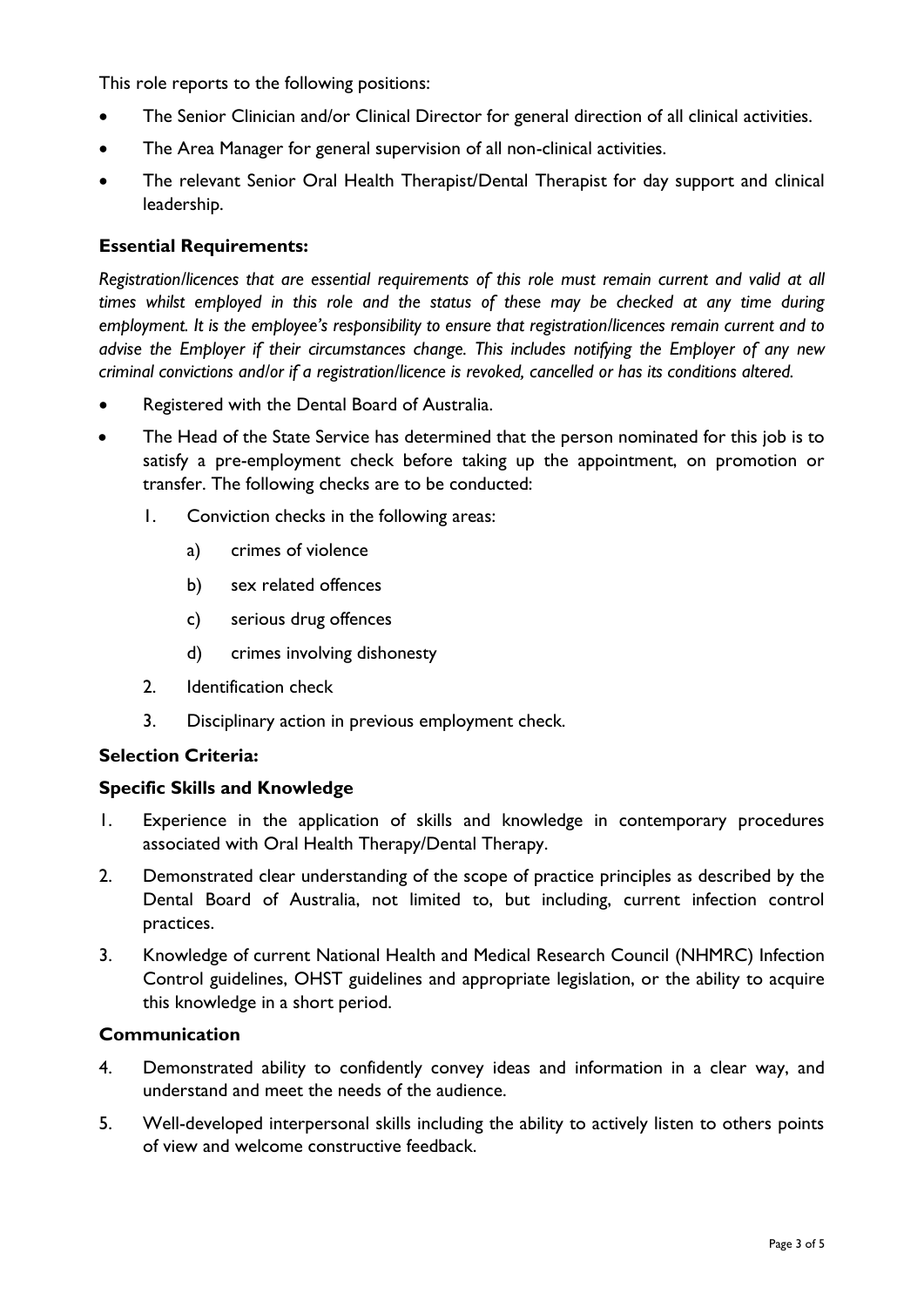## **Drive and Commitment**

- 6. A strong work ethic enthusiasm and commitment to achieve quality clinical outcomes.
- 7. Demonstrated capacity for sustained effort and hard work to achieve and set high standards of performance for self and others.

## **Teamwork**

8. Ability to cooperate and work cooperatively in the pursuit of team goals including sharing information, supporting others, showing consideration, concern and respect for other's feelings and ideas and accommodating the different working styles of others.

#### **Flexibility and Initiative**

- 9. Adaptability and receptive to new ideas, including the ability to respond and adjust easily to changing work demands and circumstances.
- 10. Proactive and self-starting, including the ability to enthusiastically seize opportunities and act upon them, originate action as well as actively influence events.

# **Working Environment:**

The Department of Health (DoH) and Tasmanian Health Service (THS) are committed to improving the health and wellbeing of patients, clients and the Tasmanian community through a sustainable, high quality, safe and people-focussed health system. Alongside this, staff are expected to act with integrity, be accountable for their actions, and work collegially with colleagues and others to provide better outcomes for Tasmanians.

*State Service Principles and Code of Conduct:* The minimum responsibilities required of officers and employees of the State Service are contained in the *State Service Act 2000*. The State Service Principles at Sections 7 and 8 outline both the way that employment is managed in the State Service and the standards expected of those who work in the State Service. The Code of Conduct at Section 9 reinforces and upholds the Principles by establishing standards of behaviour and conduct that apply to all employees and officers, including Heads of Agencies. Officers and employees who are found to have breached the Code of Conduct may have sanctions imposed.

The *State Service Act 2000* and the Employment Directions can be found on the State Service Management Office's website at<http://www.dpac.tas.gov.au/divisions/ssmo>

*Fraud Management*: The Department has a zero tolerance to fraud. Officers and employees must be aware of, and comply with, their Agency's fraud prevention policy and procedure and it is the responsibility of all officers and employees to report any suspected fraudulent activity to their Director or line manager, the Chief People Officer or to the Manager Internal Audit. The DoH and THS are committed to minimising the occurrence of fraud through the development, implementation and regular review of fraud prevention, detection and response strategies, and are conscious of the need to protect employees who advise management of suspected fraudulent activity from reprisal or harassment, and to comply with its obligations under the *Public Interest Disclosure Act 2002*. Any matter determined to be of a fraudulent nature will be followed up and appropriate action will be taken. This may include having sanctions imposed under the *State Service Act 2000.*